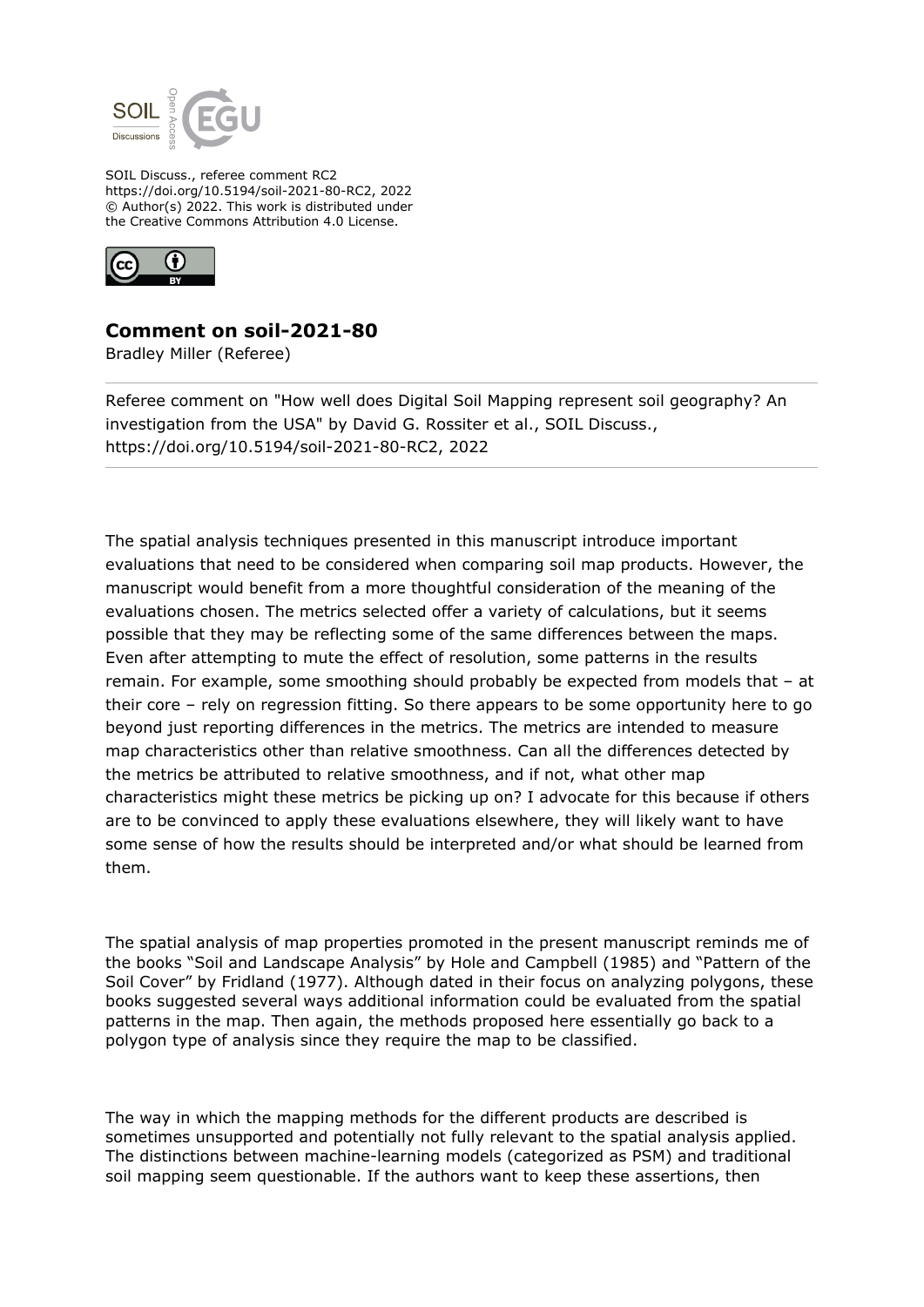citations or better explanations for why they think they are true need to be added. A building concern in the description of traditional soil survey is a potential failure to recognize what the two approaches being compared have in common, which is important for understanding the differences in the respective products.

To improve the manuscript, I would encourage the authors to consider how the strategies of the different mapping approaches may be connected to the results of the spatial evaluation metrics applied. As an example, if we were to recognize traditional soil survey as a predictive map product, then the covariates would largely be what the mapper could see in the available airphoto. Although the airphoto bases used for traditional soil survey leave a lot to be desired compared to modern covariates, one can see more detail of landform shapes than with a 100m digital terrain data set. Although resolution is already partially alluded to in the text, this kind of context may help sort through what may be driving some of the differences detected with the various map evaluation metrics.

While I offer considerable critique on the characterization of traditional soil survey and push for some consideration about what the selected metrics really describe about the maps being evaluated, I applaud the spatial analysis approach to evaluating different map products. Thinking about how to evaluate maps beyond the prediction of points is an important contribution to the advancement of soil mapping as a science.

## **General Comments**

- **Please consider being more consistent with terminology and abbreviations. For** example, traditional soil survey versus conventional soil survey and map scale versus design scale. They appear to be used interchangeably, but the change in term makes the reader wonder if there is a difference being implied and if so, what that difference may be. Regarding terminology, I disagree with several of the terms used in the present manuscript but attempt to use the terms most frequently used by the authors in the present manuscript to facilitate communication in this review of the manuscript.
- **Information presented in sections 1 through 2.3 sometimes circles back on itself.** Consider reorganizing to avoid repeating some information. I think this would also help readers understand and compare the processes by which these maps are made along with the resulting map characteristics.
- Most figure captions are more like titles. Please elaborate in the figure captions to guide the reader in what to look for in the figures.

## **Specific Comments**

L53-55 – The acknowledgment of the Scull et al (2003) paper using the term 'predictive soil mapping' is appreciated. However, I'm concerned that the use of this term could lead to confusion over what differentiates traditional soil survey from the new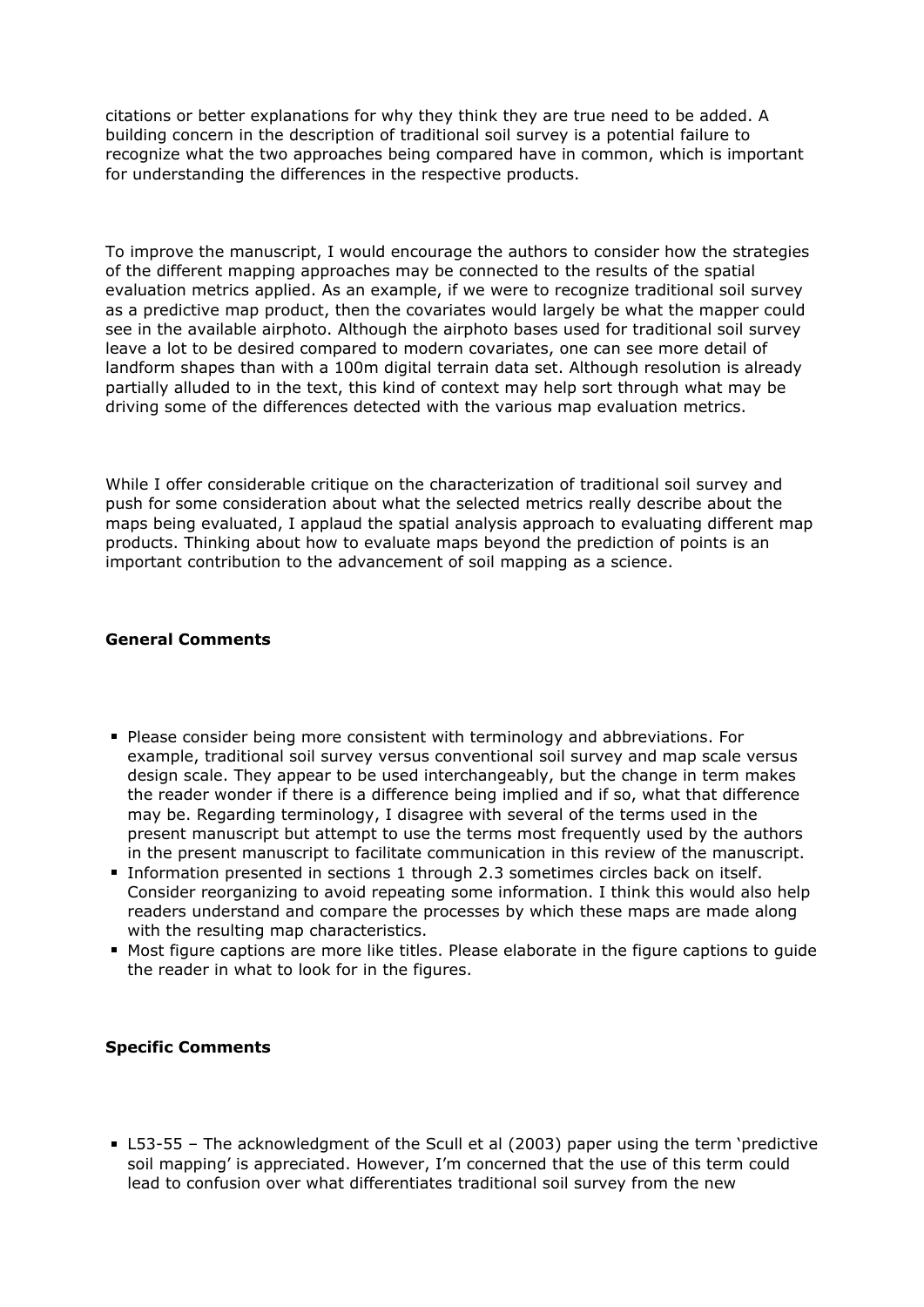approaches that utilize computational algorithms to produce soil maps. The potential issue here is the perception that traditional soil survey is somehow not predictive. Of course, it is not possible to observe soil everywhere, which requires some level of spatial prediction for any kind of soil map with exhaustive coverage.

- L62 How fair is it to say that machine-learning models can be implemented with fewer locations visited when the machine-learning models presented for comparison in this manuscript rely on a database of observations collected by the activity of traditional soil mapping? In statistical theory, it makes sense that some optimized sampling design should be able to capture the needed information. But has this been the experience of soil mapping?
- L64 Please explain how PSM has a greater ability to map inaccessible areas than traditional methods.
- L73 The assumption that mapping scale drives resolution is largely a concept held over from paper maps. In many disciplines (e.g., geology) we are seeing newer generations of maps adding detail without changing the extent of the map. Adding those details (making the resolution finer) has become functionally possible because the producer and the user can 'zoom' in and out of the map in a GIS. This technological development renders the question of mapping scale nearly mute. However, the remaining question is if there is sufficient information to support the finer resolution.
- L80 This paragraph appears to present a non sequitur. The argument is made that point evaluations of PSM do not consider the spatial pattern of predictions. However, it is not clear to me how the subsequent information presented about traditional soil survey methods shows how that approach does more to evaluate spatial patterns of predictions.
- L83-88 This section appears to be building an assumption that traditional soil survey does not include any kind of model that uses input data to make predictions. Although the authors point out real shortcomings in the "paradigm" of traditional soil survey described by Hudson (1992), they have left out how that approach uses 'mental models'. This omission obscures what machine-learning and traditional soil survey methods have in common.
- L91-95 The cartographic reasons that traditional soil survey is constrained to the levels of detail it has is a useful explanation here. However, for translating polygons delineated in USA soil survey maps, there is a more direct approach. The USA soil survey program has a strict protocol for minimum delineation areas. The USA's "Field Book for Describing and Sampling Soils" specifies minimum-size delineations of 0.6 ha for 1:12,000, 1.0 ha for 1:15,840, and 2.3 ha for 1:24,000. Now, we should note that those are minimum delineation sizes, and the mean delineation size will be larger than that. The mean delineation size can vary by landscape and by the style of the mapper.
- L126 The use of STATSGO2 is interesting here. With the possible exception of some areas where only an order 5 map has been made, STATSGO is a purposefully generalized map product that is aggregated by expert knowledge. At first, I questioned if it made sense to include STATSGO in this evaluation, but then STATSGO was not evaluated. Considering STATSGO is not evaluated in this manuscript, it does not seem relevant.
- L128 "State" should not be capitalized.
- L162-169 This is a nice, succinct description of the state of SSURGO.
- L175-183 I think it may be misleading to state that SG2 does not use any information from SSURGO when SG2 uses profiles from the NRCS pedon database. Yes, SG2 is not using SSURGO itself, but they are both using a set of training points that they have in common for the USA area. This overlap in source information is even more so for the SPCG, which makes use of additional pedons that were produced from the activities of the USA Soil Survey. In the case of the RaCA dataset, it is new enough that it probably has not strongly influenced the SSURGO map. Nevertheless, the role of these training points in all the map products should be explained clearly. Specifically, I disagree with the idea that SSURGO is independent of the data points managed by the NRCS.
- L199 Add space after the period.